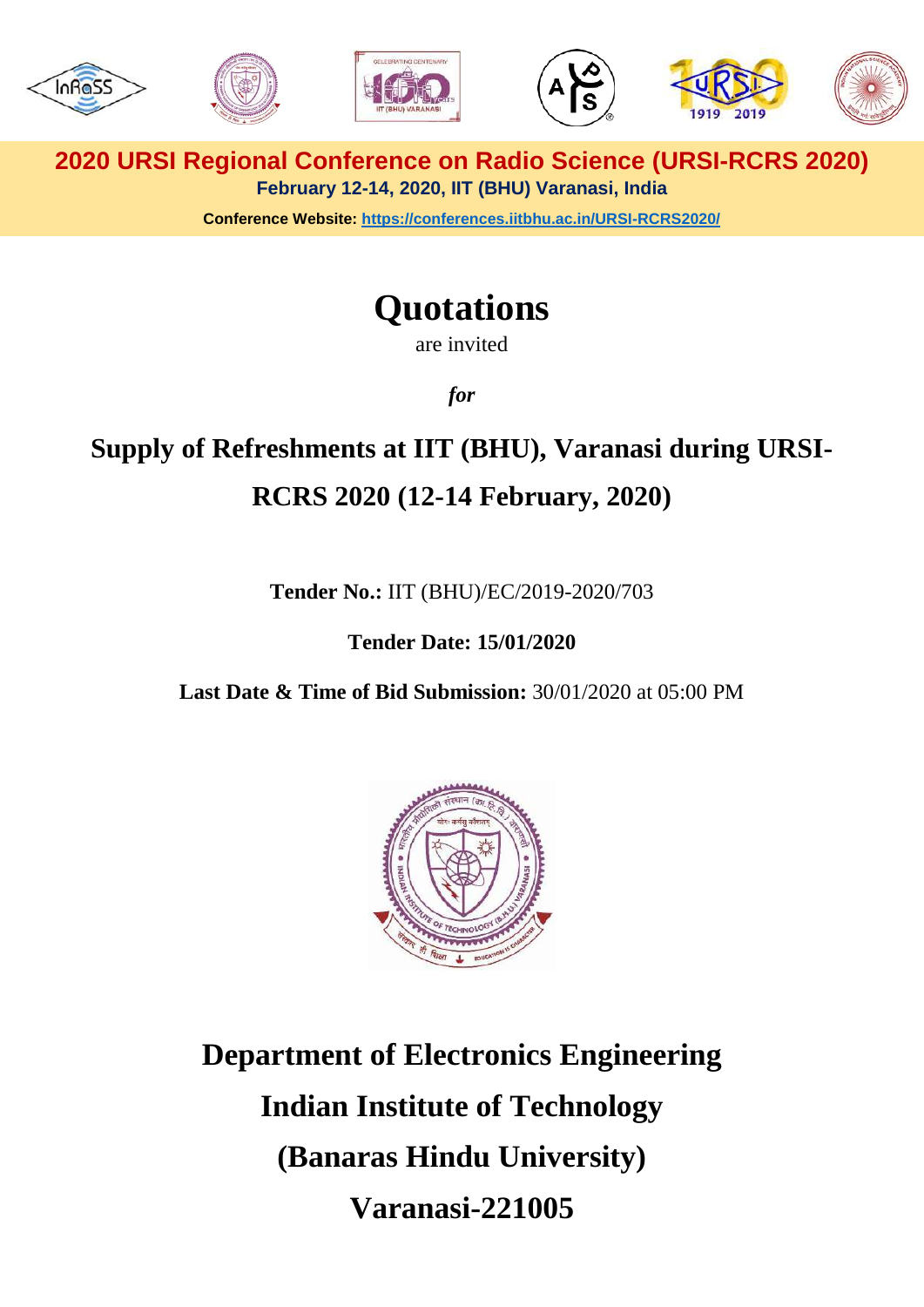# **DEPARTMENT OF ELECTRONICS ENGINEERING INDIAN INSTITUTE OF TECHNOLOGY (BANARAS HINDU UNIVERSITY) VARANASI – 221005**

#### **REQUEST FOR QUOTATION**

#### **Sub.: Request for Quotation for Supply of Refreshments at IIT (BHU), Varanasi**

To

Dear Sir,

It is proposed to have the refreshments as specified below for the upcoming conference URSI-RCRS 2020 scheduled during 12-14 February, 2020. Accordingly, you are hereby requested to submit your valid and firm quote for supply, certification etc. for below mentioned specifications as per the terms & conditions indicated herein below in respect of the following items. Your quotation must be submitted in a sealed envelope within due date to

Dr. Somak Bhattacharyya Convener, URSI-RCRS 2020 Department of Electronics Engineering IIT (BHU) Varanasi U.P.-221005

| SL.<br>NO. | <b>Name of Items</b> | Description /<br><b>Technical</b><br>Specification | Quantity            |
|------------|----------------------|----------------------------------------------------|---------------------|
|            | <b>Refreshments</b>  | As per Annexure I-C                                | As per Annexure I-C |

**Instructions to Bidder (ITB):**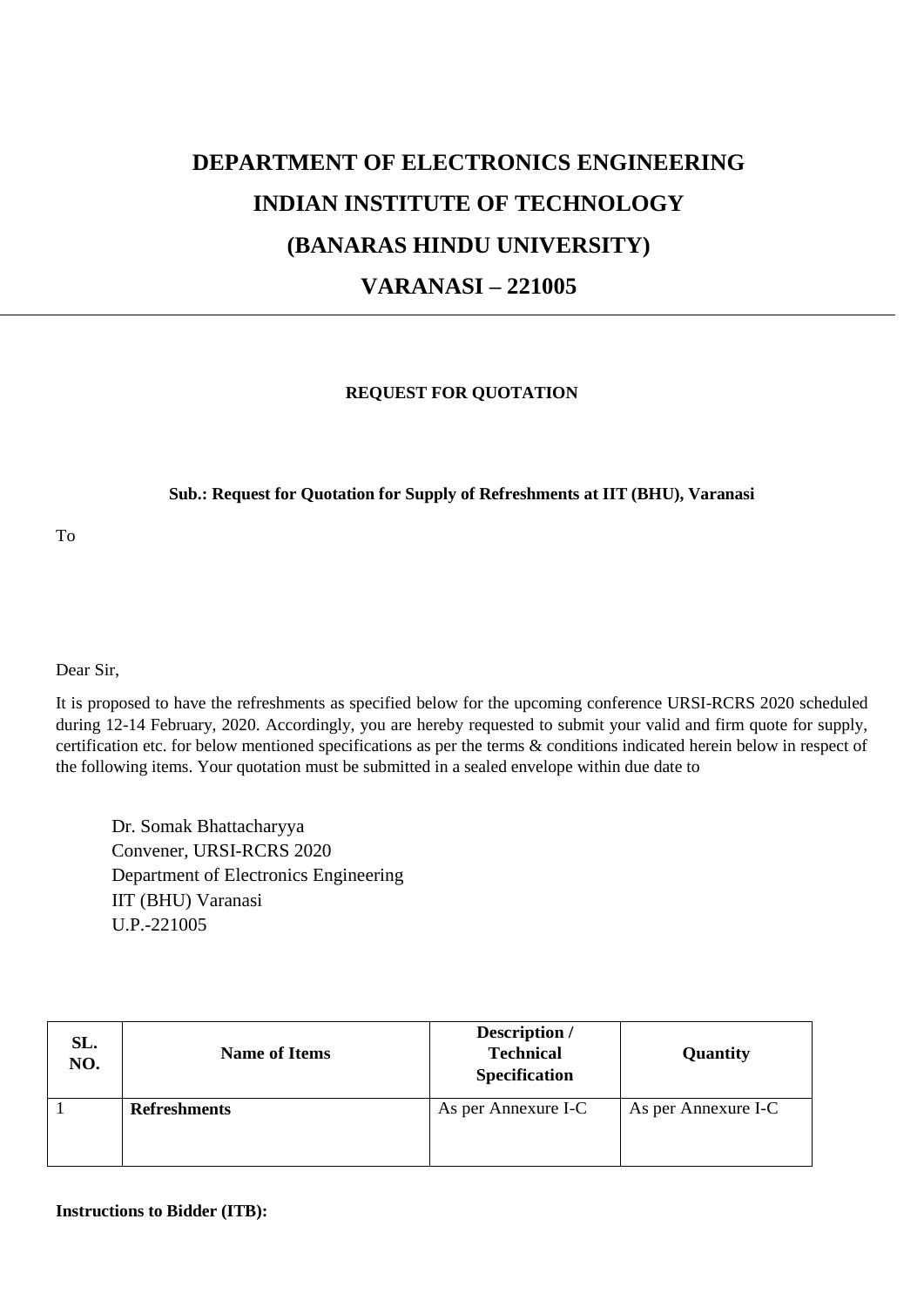### **Please Note:**

You are requested to kindly go through the detailed Terms & Conditions mentioned below and overleaf and submit your most competitive bid applicable to Educational and Research Institutes/IITs.

- 1. Please mention the enquiry no. & due date on the top of the Bid envelop.
- 2. Full specification and make of the item offered and its rate F.O.R. Varanasi/CIF/CIP New Delhi.
- 3. GST at concessional rate as applicable to IITs.
- 4. Your GST registration number, PAN number.
- 5. Conditions of supply and terms of payment.
- 6. If you are a manufacture of the item or if you have proprietary right over it, please mention it in the quotation and provide a certificate.
- 7. Please give undertaking as per Annexure-I-A, I-B and quote the price in Annexure I-D.
- 8. Tenders/Quotations must be sent sufficiently in advance on or before the due date and time.
- 9. The Bank/RTGS detail must be submitted along with the quotations/Tenders on the letter head.
- 10. All communications related to this tender should be addressed to the undersigned only.

### **Terms & Conditions**

### **The offer must comprise of the following failing which it will be treated as non-responsive hence rejected:**

- 1. **Price:** The bidder needs to quote the price in price bid format (Annexure 1D).
- 2. **Taxes and Levies:** Taxes as applicable should be mentioned clearly in percentage (%) and in exact Figure. If No Tax in mentioned it will be presumed that the Price is inclusive and the Bidder is responsible for all Tax related Compliances. Statutory Levies will be accepted on production of valid documents.
- 3. **Concessional GST is applicable to IITs. Certificate** will be provided as and when required.
- 4. **Discounts:** The bidder need to mention clearly the exact figure of discount offered to IIT (BHU) being a premier Academic Institution and also the Percentage, if any.
- 5. **Concession/Exemptions:** IIT BHU, Varanasi being an academic Institute is entitled for payment of Concessional Customs Duty on import of Scientific Instruments for Academic and Research purposes in terms of *Govt. Notifications* and payment of IGST on Import. Institute will provide the required certificates as and when required.
- 6. **Validity of the Quote:** The validity period of the offer should be clearly specified. It should be at least for **90(Ninety) days** from the last date of submission of quotations.
- 7. **Delivery Terms:** Delivery Terms is FOR, IIT BHU, Varanasi destination Campus. Rates should be quoted accordingly.
- 8. **Delivery Schedule:** As per Annexure 1-C.
- 9. **Place of Delivery:** IIT BHU, Varanasi.
- 10. **Terms of Acceptance:** The items will be treated Accepted only after Inspection for Features and Functions. This includes delivery, installation & commissioning, inspection, demonstration, Training schedule etc.
- 11. In the case of items quoted having specifications different than those mentioned in the enclosed Tender format, kindly submit the information and the prices in the same format but on additional Sheet.
- 12. **Payment:** Payment will be released through wire transfer/bank RTGS transfer/Cheque after arrival, testing, inspection, installation of the item(s) and if found satisfactory with regard to quality, quantity and specifications ordered. The payment will be released after statutory deductions. For the payment, the firm has to submit bill(s), challan(s), bank details/cancelled cheque, installation report etc. to the Department of Electronics Engg. IIT (BHU), Varanasi.
- 13. **Liquidated Damages:** As Time is the essence of this order, the date of delivery should be strictly adhered to, otherwise the delivery in full or in part may not be accepted and penalty for late delivery will be imposed @1% per week subjected to a maximum of 10% of the total value of supply order and beyond 10% subject to approval of IIT (BHU), Varanasi.
- 14. For any dispute, the place of jurisdiction shall be Varanasi, U.P., India only.

Sincerely Yours,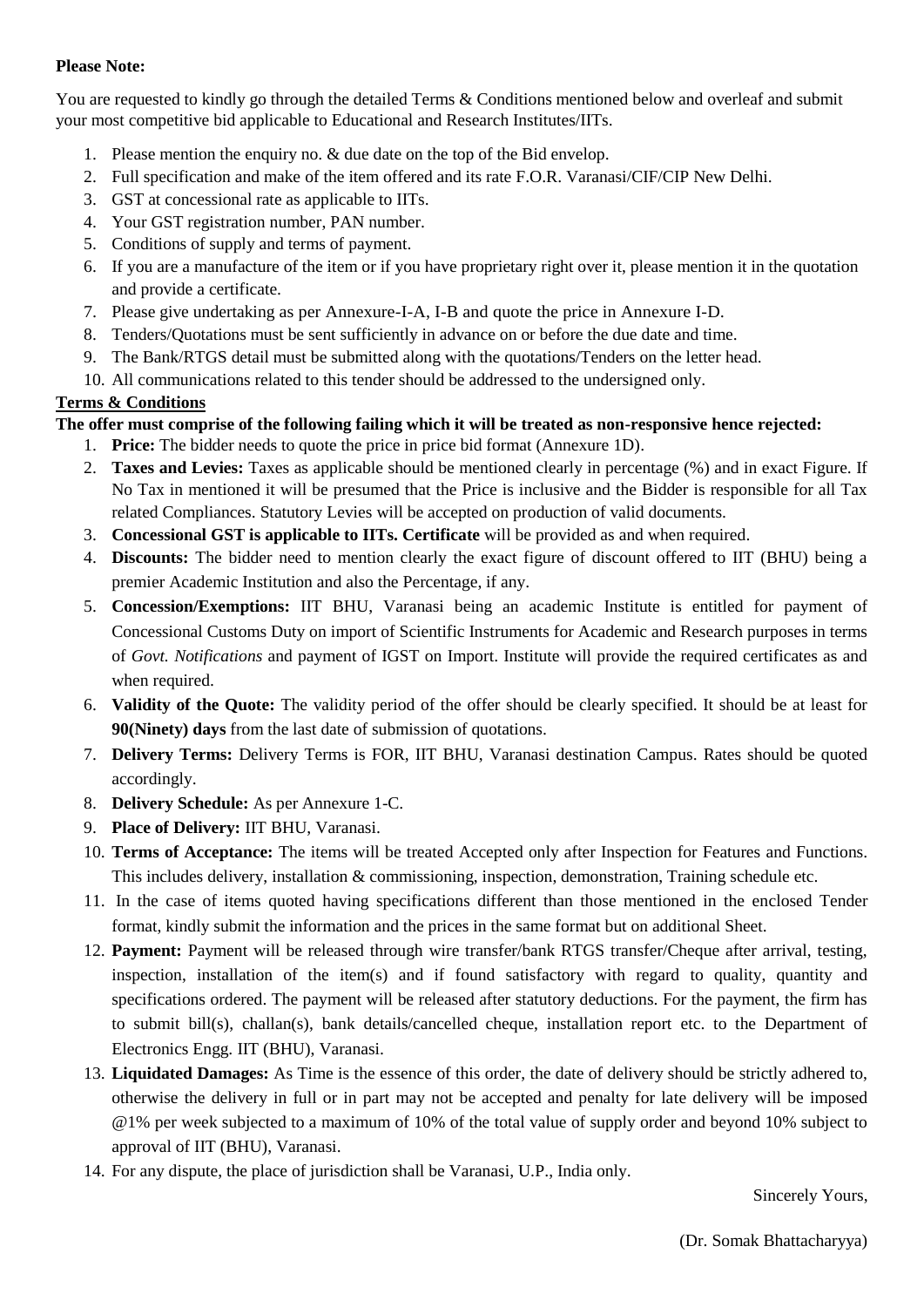## **INDIAN INSTITUTE OF TECHNOLOGY (BHU) VARANASI**

#### **TO BE RETURNED**

Following proforma should be filled in and duly signed by the firm and sent alongwith the quotation. (Please refer to the detailed instructions/notes before filling this proforma).

| 2.<br>з. | 1. Validity of the offer<br>Approximate Delivery Period<br>(a) Whether rates have been quoted F.O.R. site and<br>covers packing forwarding and insurance charges.                                                                              |                      | YES / NO<br>$\ddot{\phantom{0}}$      |  |  |
|----------|------------------------------------------------------------------------------------------------------------------------------------------------------------------------------------------------------------------------------------------------|----------------------|---------------------------------------|--|--|
|          | (b) If not, please mention the same                                                                                                                                                                                                            |                      |                                       |  |  |
| 4.       | (a) Whether the prices are inclusive of Sales Tax and<br>other taxes.                                                                                                                                                                          | $\ddot{\cdot}$       | YES / NO                              |  |  |
|          | (b) If not, kindly specify the amount / rate                                                                                                                                                                                                   |                      |                                       |  |  |
| 5.       | If the Sales Tax is charged extra, declaration for<br>charging Sales Tax correctly attached.                                                                                                                                                   |                      | YES / NO                              |  |  |
| 6.       | (a) Whether supply will be made directly or through<br>any Local / Regional / Authorized Dealer / Stockist                                                                                                                                     |                      | : Directly/Stockist/Authorized Dealer |  |  |
|          | (b) If through a Stockist / Dealer: -                                                                                                                                                                                                          |                      |                                       |  |  |
|          | (i) Name and full address of the Party                                                                                                                                                                                                         |                      |                                       |  |  |
|          | (ii) Whether the order to be placed with the                                                                                                                                                                                                   | $\ddot{\phantom{0}}$ | Principal / Stockist / Dealer         |  |  |
|          | (iii) Who will raise the bill                                                                                                                                                                                                                  |                      | Principal / Stockist / Dealer         |  |  |
|          | (iv) Cheques will be drawn in favour of                                                                                                                                                                                                        |                      | Principal / Stockist / Dealer         |  |  |
|          | (v) Whether any Delivery, Packing and Forwarding                                                                                                                                                                                               |                      | YES / NO                              |  |  |
|          | Charges will be payable to local Stockist/Dealer: (Please specify the amount/percentage etc, if any)                                                                                                                                           |                      |                                       |  |  |
|          | 7. Our terms of payment (Please indicate your preference by a $(\checkmark)$ mark). Please note that no other payment<br>terms are likely to be accepted.<br>For Local Firms or if the bills are raised by the<br>(a)<br><b>Local Dealers.</b> |                      |                                       |  |  |
|          | (i) 100% Payment on bill basis<br><b>OR</b><br>(ii) 100% payment against Proforma Invoice after<br>receipt of materials in good condition, installation<br>and satisfactory report.<br>(Only under exceptional cases)                          |                      |                                       |  |  |
|          | (b) If the bills are raised by outstation Firms                                                                                                                                                                                                |                      |                                       |  |  |
|          | (i) 100% Payment on bill basis<br><b>OR</b>                                                                                                                                                                                                    |                      |                                       |  |  |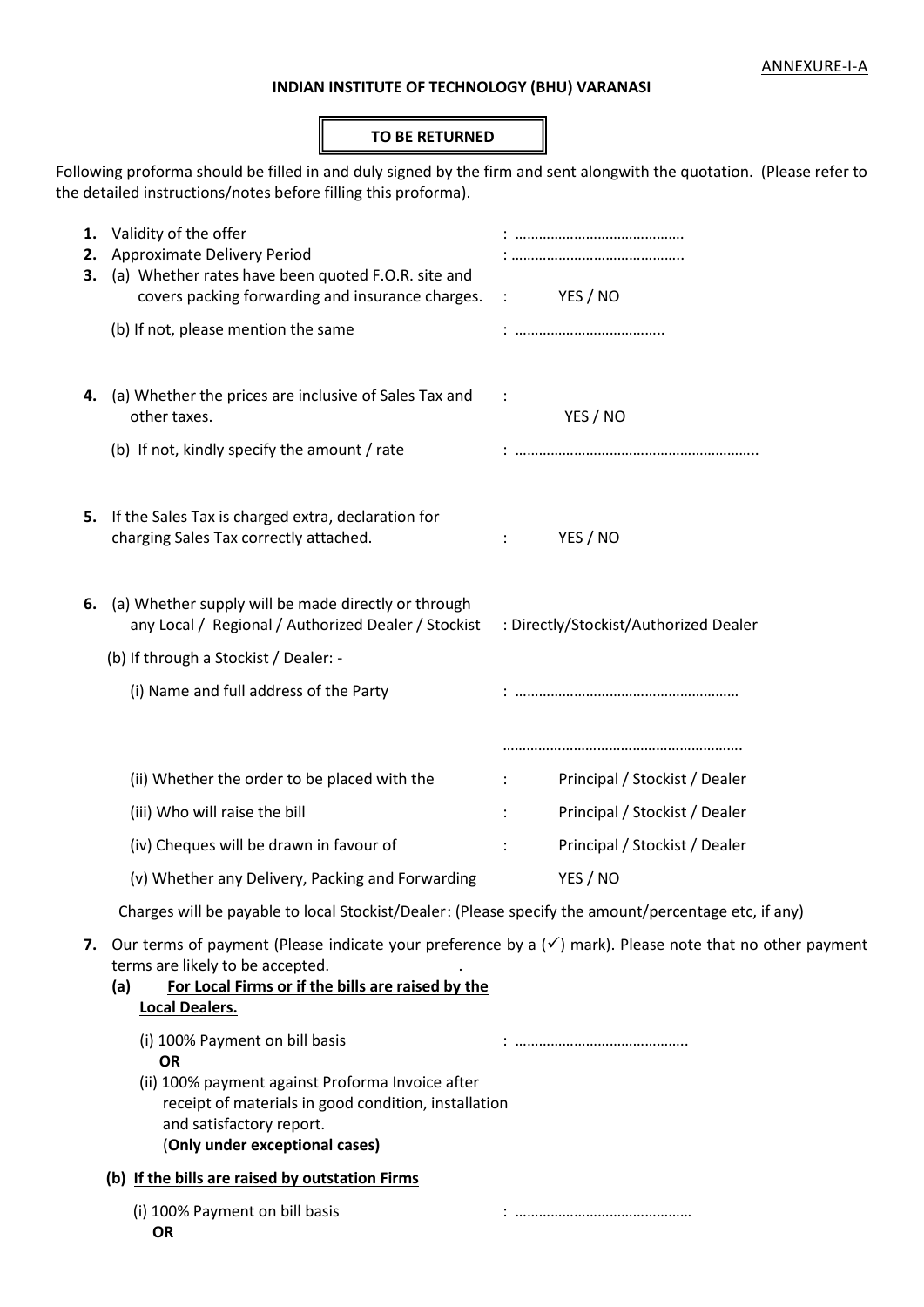| (ii) 100% payment against Proforma Invoice after<br>receipt of materials in good condition, installation                                                                                                                             |                         |
|--------------------------------------------------------------------------------------------------------------------------------------------------------------------------------------------------------------------------------------|-------------------------|
| and satisfactory report<br><b>OR</b>                                                                                                                                                                                                 |                         |
| (iii) D.G.S. & D. Terms of Payment for D.G.S. & D<br><b>Rate Contract items</b><br><b>OR</b>                                                                                                                                         |                         |
| (iv) 75% against Proforma Invoice (at site) or<br>documents through Bank and 25% after receipt<br>of materials in good condition, installation and<br>satisfactory report.                                                           |                         |
| <b>OR</b><br>(v) 90% payment against Proforma Invoice (at site)<br>or documents through bank and 10% after receipt<br>of materials in good condition, installation and<br>satisfactory report (Only under special<br>Circumstances). |                         |
| 8. Whether any Excise Duty is payable on the items. : YES / NO<br>If yes, indicate the amount / percentage.                                                                                                                          |                         |
| Whether any installation charges are payable extra. : YES / NO<br>9.<br>If yes, amount to be specified.                                                                                                                              |                         |
| 10. Whether any discount for educational institution<br>offered on the printed price list of the manufacturer. : YES / NO                                                                                                            |                         |
| Please mention the amount / percentage.                                                                                                                                                                                              |                         |
| 11. Whether the product is on DGS &D/D.I. Rate contract.<br>If yes, please enclose a photocopy of the same.                                                                                                                          | Example 19 YES / NO     |
| 12. Whether the product bears I.S.I. Mark.<br>If yes, please mention the I.S.I. License no.                                                                                                                                          | YES / NO                |
| 13. (a) Whether the firm is Sales Tax payer.<br>If yes, please mention the Sales Tax Numbers.                                                                                                                                        | YES / NO<br>$1 - 1 - 1$ |
| (b) Whether the Local Dealer(s) is / are Sales Tax<br>payer(s)                                                                                                                                                                       | YES / NO                |
| 14. Whether printed / authenticated price list of the Firm's<br>Products and Catalogue etc. enclosed.                                                                                                                                | YES / NO                |

Signature of the Authorised Official with Seal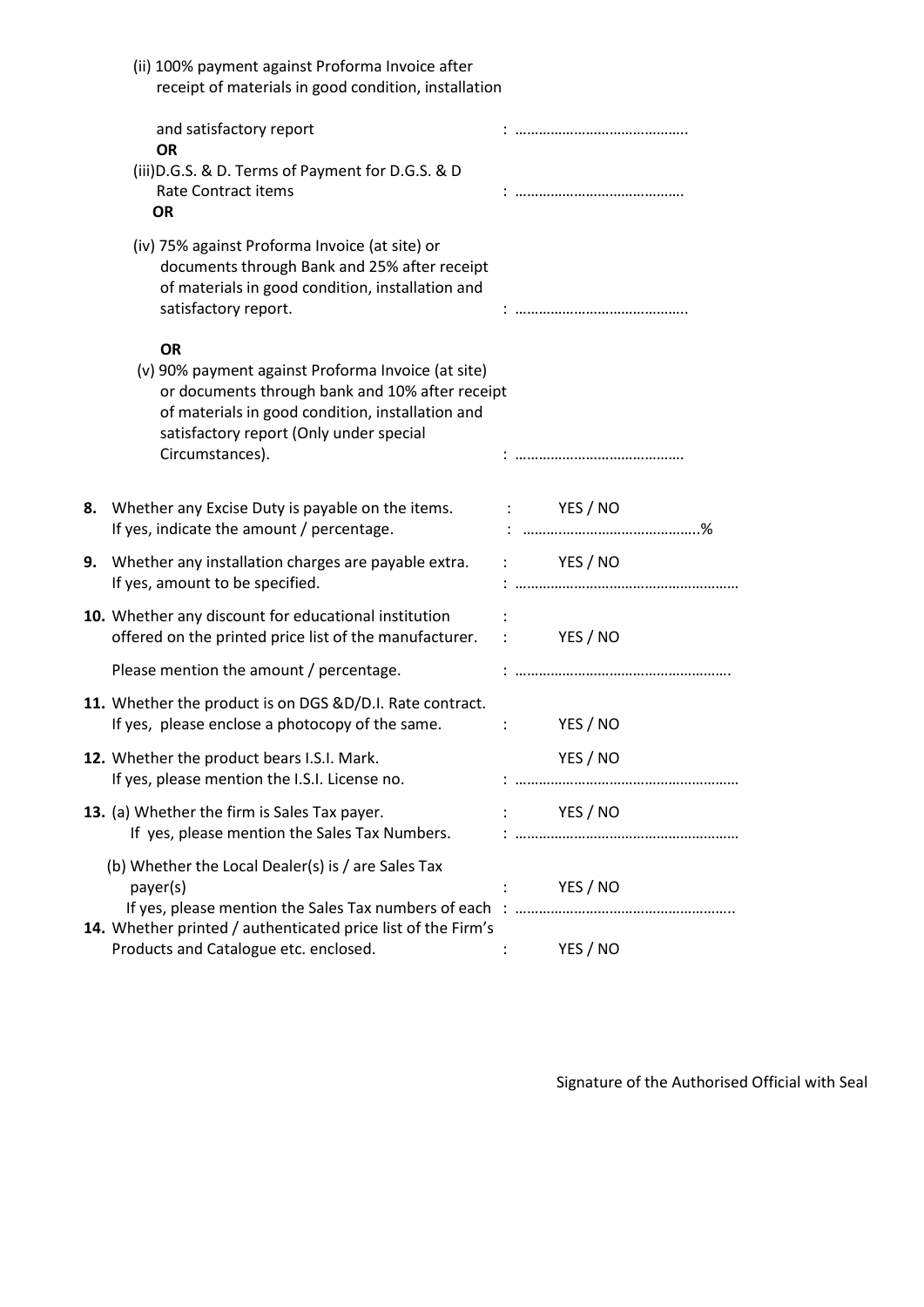TO BE RETURNED WITH QUOTATION

## **UNDERTAKING**

### *WE HEREBY UNDERTAKE THE FOLLOWING:*

- **1.** We will not sell the product (s) to other institutions, bodies and also in the market on the rates less than those quoted by us to the Institute.
- **2.** The goods on which Sales Tax has been charged are not exempted for payment of Sales Tax under C.S.T. Act or U.P.S.T. Act or the rules made there under and the amount mentioned on account of Sales Tax on goods is not more than what is payable under the provisions of the relevant Act or Rules made there under.
- **3.** The rate of Excise Duty mentioned in the quotation is in accordance with the provisions of the rules and the same is payable to the Excise Authorities in respect of the stores.
- **4.** The goods / Stores / articles offered shall be of the best quality and workmanship and their supply will be strictly in accordance with the technical specifications and particulars as detailed in the quotation.
- **5.** The information furnished by us in the quotation is true and correct to the best of our knowledge and belief.
- **6.** We have read and understood the rules, regulations, terms and conditions and agree to abide by them.

*Authorised Signatory* **(Seal)**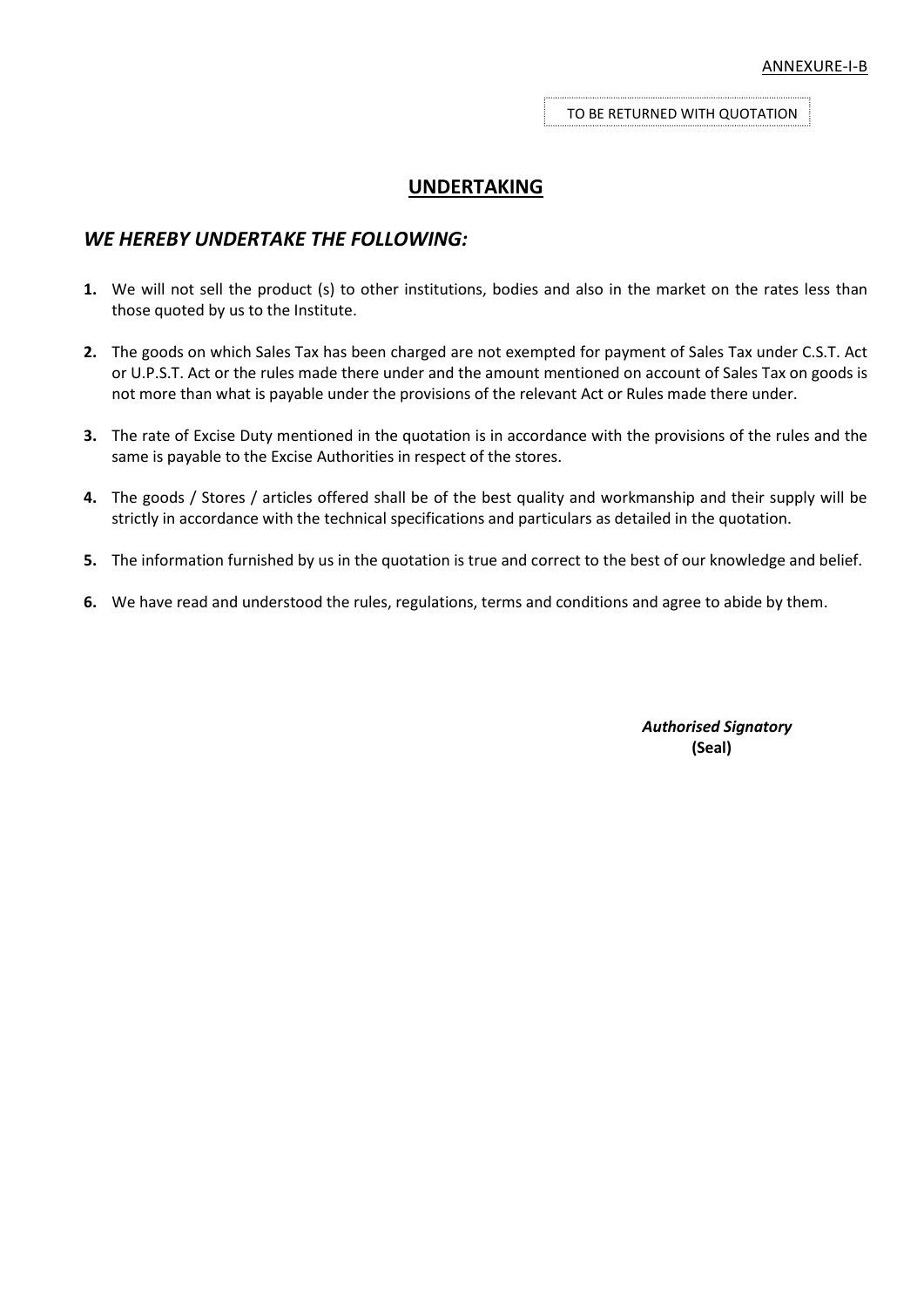Quotations are invited in the sealed envelop for serving refreshment in URSI-RCRS 2020 scheduled during 12-14 February, 2020 to

To Dr. Somak Bhattacharyya Convener, URSI-RCRS 2020 Department of Electronics Engineering IIT (BHU) Varanasi U.P.-221005

The menu has been specified as per the following table with date and time:

| Date              | Particulars with Menu                                                           |
|-------------------|---------------------------------------------------------------------------------|
| 12 February, 2020 | 1. High Tea (09:30 hours for 300 people)                                        |
|                   | Veg cutlet $-1$ (with sauce)                                                    |
|                   | Paneer Pakora-1 (with sauce)                                                    |
|                   | Sweet (Khir-kadam 1pc)                                                          |
|                   | Puffed cake $-1p$                                                               |
|                   | Tea and coffee                                                                  |
|                   | Mineral water (Jar and bottle)                                                  |
|                   | 2. Lunch $(12:30$ hours for 300 people)                                         |
|                   | Tandoori roti                                                                   |
|                   | <b>Butter Nan</b>                                                               |
|                   | Dal-Rahar, Plane-rice                                                           |
|                   | Veg Aloo-gobhi-matar                                                            |
|                   | Kopta Curry                                                                     |
|                   | Salad (green)                                                                   |
|                   | Achar, chutni (Khatta-meetha)                                                   |
|                   | Papad(Tanduri)                                                                  |
|                   | Plane curd                                                                      |
|                   | Gulaab jamun-1 pc                                                               |
|                   | 3. Tea and coffee with snacks & biscuits along with Mineral Water (15:30 hours) |
|                   |                                                                                 |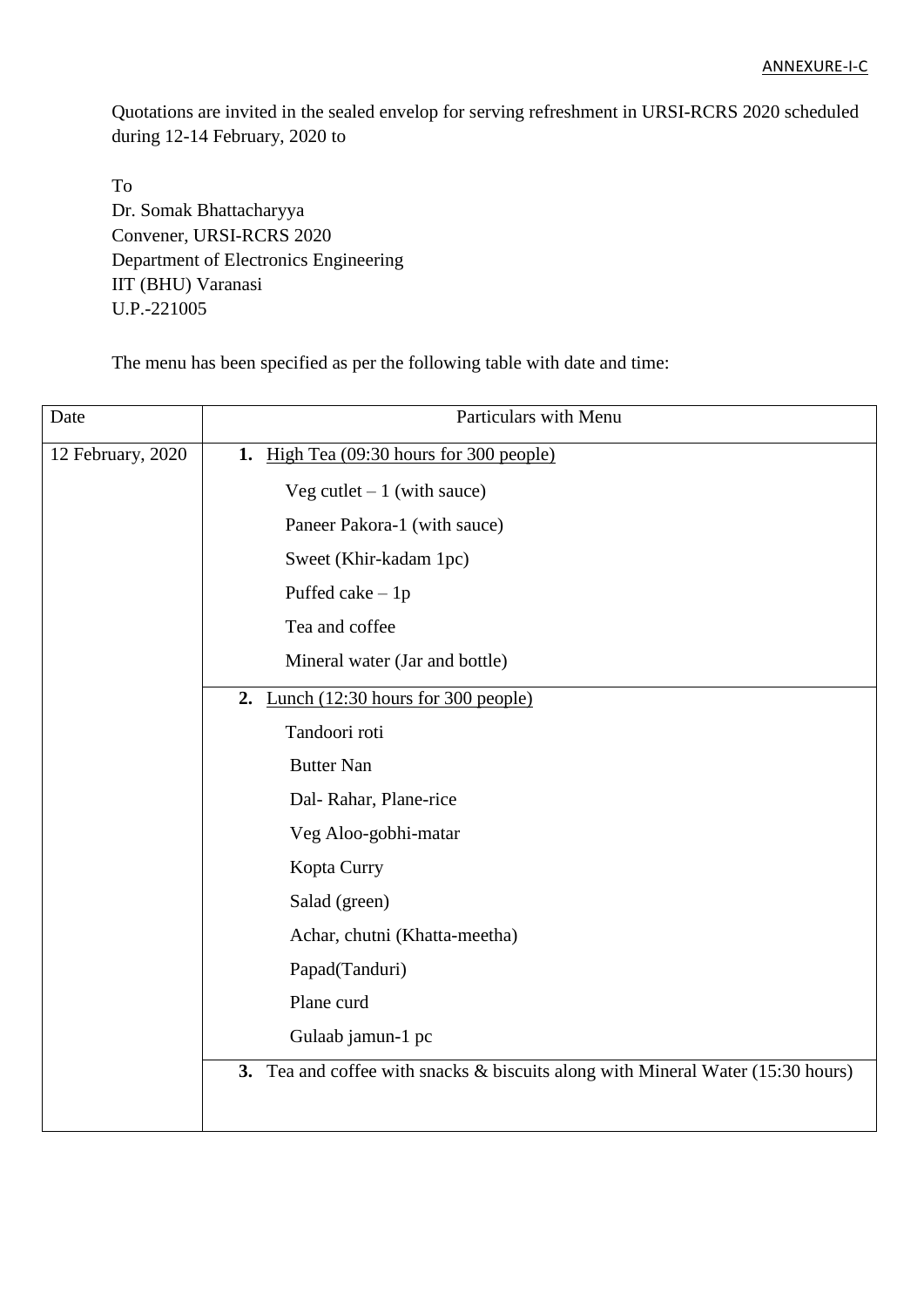|                   | 4. BANQUET DINNER (19:30 hours for 400 people)                    |  |  |  |
|-------------------|-------------------------------------------------------------------|--|--|--|
|                   | Welcome Drink: 1. Milk & Coffee, 2. Soup & Sweet Corn             |  |  |  |
|                   | Snacks: 1. Honey Chilly Potato, 2. Hariyali Kabab                 |  |  |  |
|                   | Tongue Twister: 1. Golgappa, 2. Tawa Tikka chat, 3. Tomato Chat   |  |  |  |
|                   | Main Course: Butter NAN, Laccha NAN, Matar Kachouri, Veg Biryani, |  |  |  |
|                   | Dal Fry: chana/ Mixed                                             |  |  |  |
|                   | Veg: Aloo Udaypuri                                                |  |  |  |
|                   | Paneer Lababdar                                                   |  |  |  |
|                   | NON-VEG: Chicken Butter Masala, Fish-Kalia                        |  |  |  |
|                   | Chutni: Green, Amawat Kagur                                       |  |  |  |
|                   | Achar: Mixed & Mango                                              |  |  |  |
|                   | Papad Fry                                                         |  |  |  |
|                   | Salad: Green, Russian, Ankuri (2 items), Macorni                  |  |  |  |
|                   | Dessert: Gajar halwa, Hot Kalajamun                               |  |  |  |
|                   |                                                                   |  |  |  |
| 13 February, 2020 | Tea and coffee with snacks biscuits (10:30 hours)<br>1.           |  |  |  |
|                   | 2. Lunch $(12:30 \text{ hours for } 300 \text{ people})$          |  |  |  |
|                   | <b>Butter Nan</b>                                                 |  |  |  |
|                   | Urad kachuri                                                      |  |  |  |
|                   | Dal-chana(Fried)                                                  |  |  |  |
|                   | Peas Rice                                                         |  |  |  |
|                   | Veg- (Aloo-palak-Varta)                                           |  |  |  |
|                   | Curry matar-paneer makhani                                        |  |  |  |
|                   | Dahi pakora                                                       |  |  |  |
|                   | Salad achar                                                       |  |  |  |
|                   | Chatni                                                            |  |  |  |
|                   | Papad-fry                                                         |  |  |  |
|                   | Sweet-Rasgolla                                                    |  |  |  |
|                   | 3. Tea and coffee with snacks biscuits (15:30 hours)              |  |  |  |
| 14 February, 2020 | Tea and coffee with snacks biscuits (10:30 hours)<br>1.           |  |  |  |
|                   | Lunch $(12:30$ hours for 275 people)<br>2.                        |  |  |  |
|                   | Stufeed. Non<br><b>Buffer Roti</b>                                |  |  |  |
|                   | Dal Palak makhani                                                 |  |  |  |
|                   | Jira Rice                                                         |  |  |  |
|                   | Mixed vegetable                                                   |  |  |  |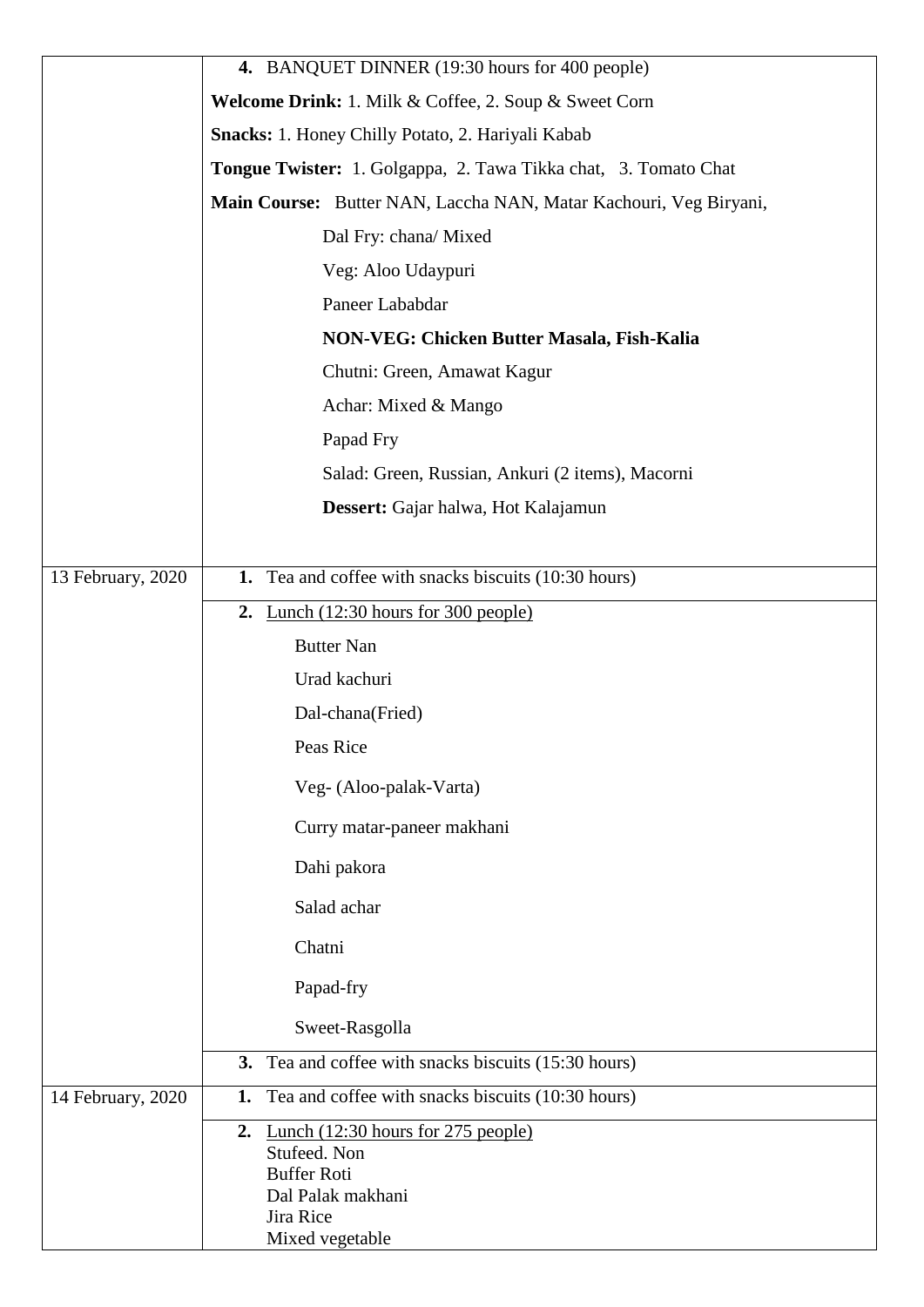| Chana Mushroom                                       |
|------------------------------------------------------|
| Curds Dohi Budia                                     |
| Salad Achar                                          |
| Chatni                                               |
| Papard                                               |
| Sweet: Kheer or Any Sweet                            |
| 3. Tea and coffee with snacks biscuits (15:30 hours) |
|                                                      |

The vendors must note the following:

- 1. The food items should be served from at least 4 parallel counters in all the times mentioned.
- 2. Please note that the vendors must also provide the proper tenting/ shamiana/ housewall arrangement with dimension of 30 ft  $\times$  75 ft.
- 3. There should be at least 20 tables and 50 chairs available during lunchbreak on all the days.
- 4. For banquet, at least seating arrangements of 250 people should be provided along with 20 tables and 4 round tables.
- 5. During banquet, carpet/ mat on stage should be supplied for decorating the stage.
- 6. The number of heads can vary by 50 during all the times.
- 7. The charges quoted should be inclusive of GST (CGST & SGST) and TDS.
- 8. Please make sure sufficient mineral water should be available throughout the conference duration.
- 9. The provider must have food license.

Dr. Somak Bhattacharyya Convener, URSI-RCRS 2020